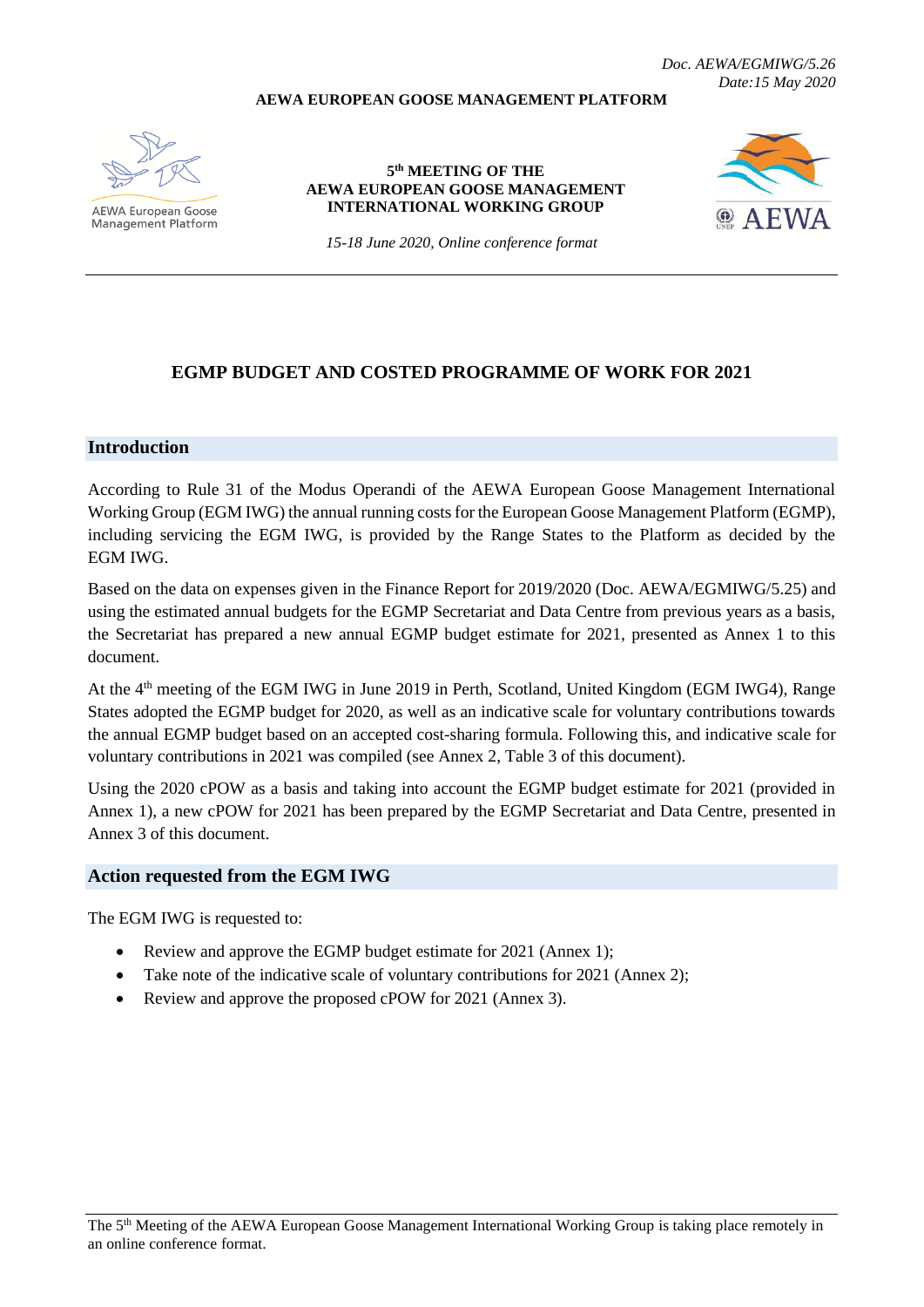### **Annex 1. Budget Estimate for the EGMP for 2021**

The budget estimate presented in Table 1 for the EGMP Secretariat and Table 2 for the Data Centre, has been calculated on the basis of the financial report for 2019/2020 (Doc. AEWA/EGMIWG/5.25).

The annual EGMP budget includes both staffing costs and operational costs for the EGMP Secretariat and Data Centre. However, it should be noted that additional resources will need to be allocated by each participating Range State at national level (e.g. National Working Groups) for the implementation the recommendations of the EGM IWG and the measures of the International Single Species Action and Management Plans in the remit of the EGMP.

In addition, the budget excludes cost for any additional activities which are not predicted to occur on an annual basis (e.g. development of management and action plans, communication strategy, projects, etc).

As a one-off event, it is suggested to re-allocate EUR 20,000 from the budget line of the EGMP Coordinator to Small-scale Funding Agreements for services in relation to the further development of the work under the Greylag and Barnacle Goose International Single Species Management Plans. As currently the annual staffing expenditures for the EGMP Coordinator position are lower than the full budget for a P2-level post, this reallocation is feasible. In the longer term, however, the full P2-level budget needs to be maintained.

| <b>EGMP Secretariat Budget for 2021 (in EUR)</b>             |                |  |  |  |  |
|--------------------------------------------------------------|----------------|--|--|--|--|
| <b>Object of expenditures</b>                                |                |  |  |  |  |
| <b>Staff Costs</b>                                           |                |  |  |  |  |
| EGMP Coordinator (100%; P2)                                  | 122,000        |  |  |  |  |
| Programme Management Assistant (100%; G5)                    | 80,000         |  |  |  |  |
| Consultants                                                  | $\overline{0}$ |  |  |  |  |
| <b>Subtotal</b>                                              | 202,000        |  |  |  |  |
| <b>Operating Costs</b>                                       |                |  |  |  |  |
| Communication                                                | 5,000          |  |  |  |  |
| Miscellaneous (e.g. office supplies and equipment, training) | 5,000          |  |  |  |  |
| <b>Subtotal</b>                                              | 10,000         |  |  |  |  |
| <b>Implementing Partner Direct Costs</b>                     |                |  |  |  |  |
| <b>SSFAs</b>                                                 | 35,000         |  |  |  |  |
| <b>Subtotal</b>                                              | 35,000         |  |  |  |  |
| <b>Travel</b>                                                |                |  |  |  |  |
| Travel (staff, experts and funded delegates)                 | 30,000         |  |  |  |  |
| <b>Subtotal</b>                                              | 30,000         |  |  |  |  |
| <b>Contractual Services (Meetings)</b>                       |                |  |  |  |  |
| EGM IWG meeting (catering, venue if hosted in Bonn)          | 5,000          |  |  |  |  |
| <b>Subtotal</b>                                              | 5,000          |  |  |  |  |
| <b>Total Budget</b>                                          | 282,000        |  |  |  |  |

*Table 1. EGMP Secretariat Budget estimate for 2021 (in EUR)*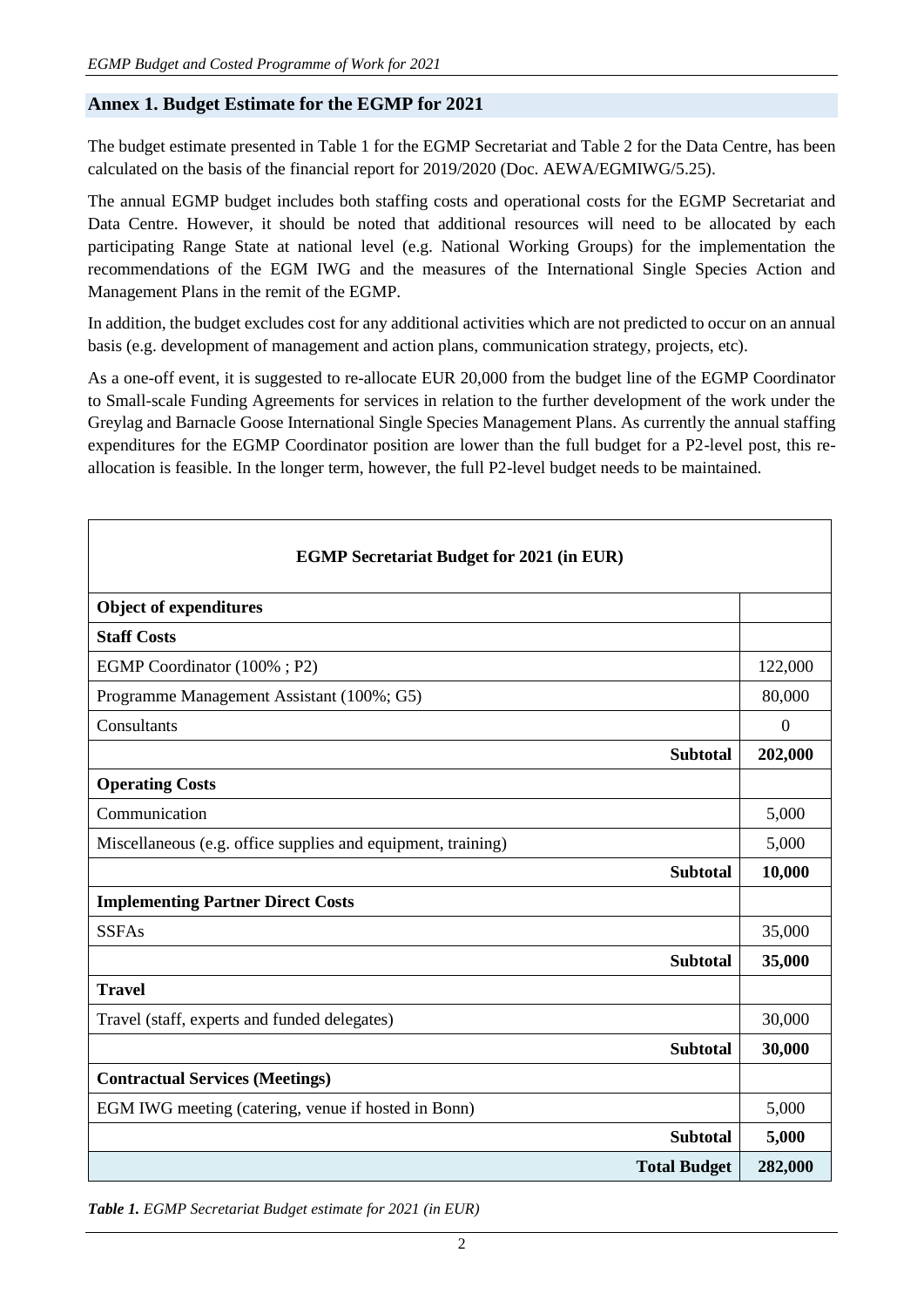| <b>Object of expenditures</b>       |                 |         |
|-------------------------------------|-----------------|---------|
| <b>Staff Costs</b>                  |                 |         |
| Goose Monitoring Coordinator (100%) |                 | 96,000  |
| Population Modelling Expert (50%)   |                 | 48,000  |
| Lead Compiler (22.5 %)              |                 | 30,000  |
|                                     | <b>Subtotal</b> | 174,000 |
| <b>Operating costs</b>              |                 |         |
| Travel, meetings, miscellaneous     |                 | 10,000  |
|                                     |                 |         |
|                                     | <b>Subtotal</b> | 10,000  |
| <b>Total Budget</b>                 |                 | 184,000 |

*Table 2. EGMP Data Centre Budget estimate for 2021 (in EUR)*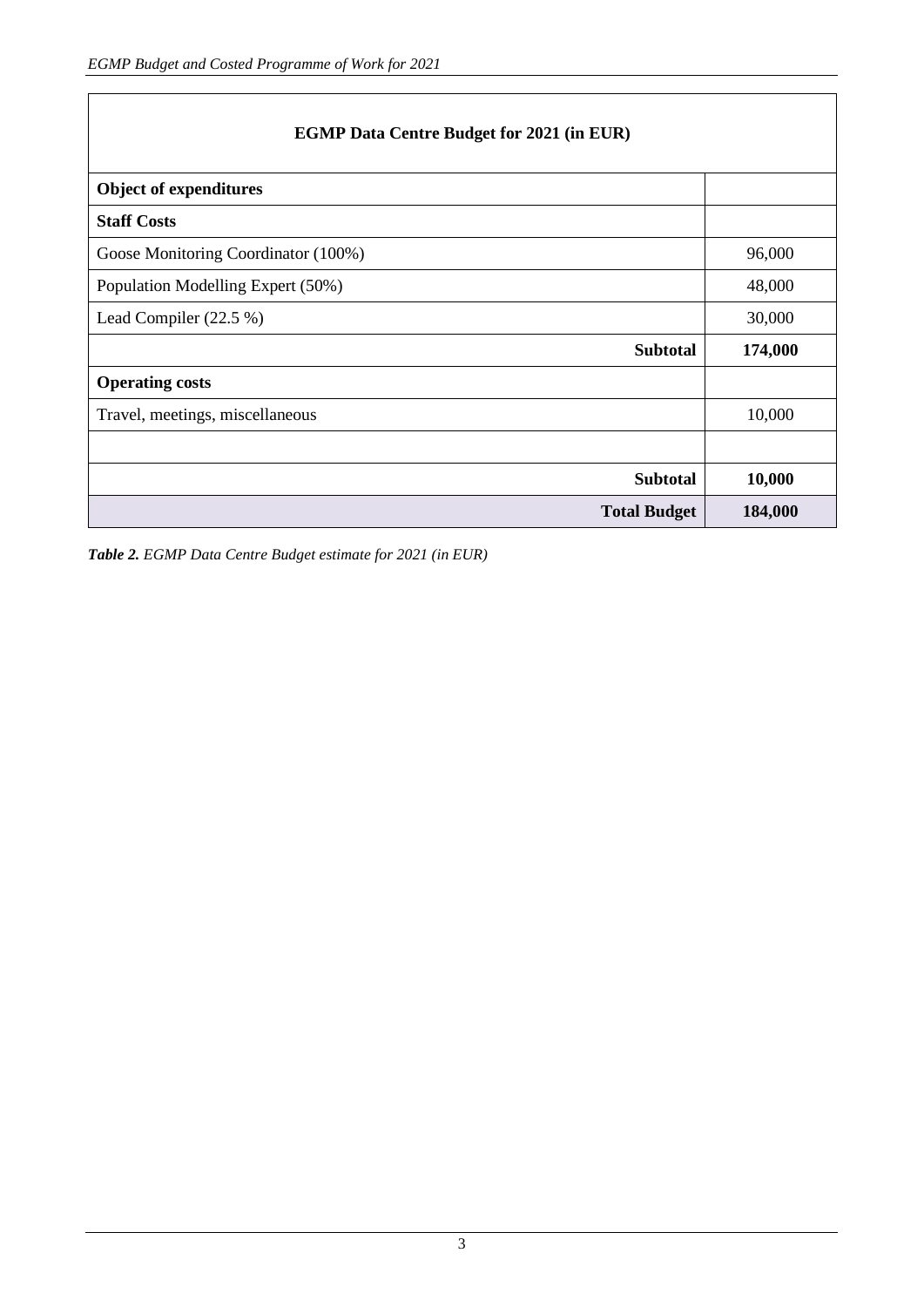## **Annex 2. Indicative Scale of Voluntary Contributions towards the EGMP annual budget**

| <b>Scenario 5</b>                   |
|-------------------------------------|
| 50% by population / 50% by UN scale |
| 15% cap - 9 states                  |

| <b>Range State</b> | <b>Secretariat</b> | <b>Data Centre</b> | full budget |
|--------------------|--------------------|--------------------|-------------|
| (Belarus)*         |                    |                    |             |
| Belgium            | 34,556€            | 22,547€            | 57,104€     |
| <b>Denmark</b>     | 33,760€            | 22,028€            | 55,787€     |
| (Estonia)*         |                    |                    |             |
| $(EU)^*$           |                    |                    |             |
| Finland            | 31,115€            | 20,302€            | 51,417€     |
| France             | 26,573€            | 17,338€            | 43,912€     |
| Germany**          |                    |                    |             |
| Iceland            | 5,898€             | 3,849€             | 9,747€      |
| Latvia*            |                    |                    |             |
| Netherlands        | 37,419€            | 24,415€            | 61,835€     |
| Norway             | 39,236€            | 25,601€            | 64,836€     |
| Sweden             | 41,447€            | 27,043€            | 68,490€     |
| UK                 | 31,996€            | 20,877€            | 52,873€     |
| (Ukraine)*         |                    |                    |             |
| <b>Total</b>       | 282,000€           | 184,000€           | 466,000€    |

\*non-paying range states

\*\* Germany has a reservation on the proposed budget and the scale of contribution and will decide on its contributions on the basis of a cPOW

*Table 3. EGMP indicative scale of voluntary contribution based on scenario 5 with 15% cap as agreed at EGM IWG4 (in EUR)*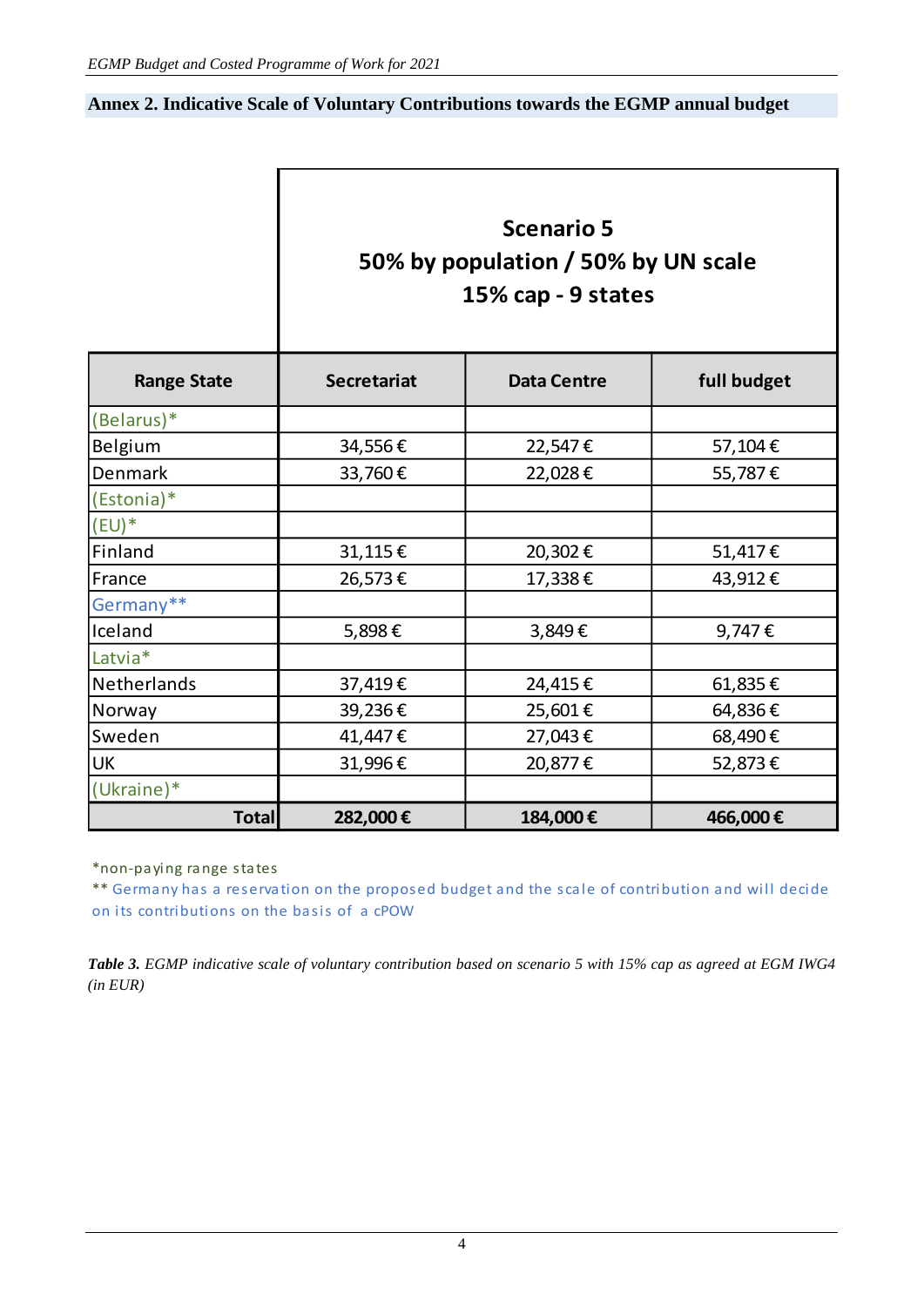|                                           | <b>DRAFT EGMP Costed Programme of Work for 2021</b>                                                                                                                       |                      |                    |                                               |                                                |                                           |                                                     |
|-------------------------------------------|---------------------------------------------------------------------------------------------------------------------------------------------------------------------------|----------------------|--------------------|-----------------------------------------------|------------------------------------------------|-------------------------------------------|-----------------------------------------------------|
| Activity<br>No.                           | <b>Activities</b>                                                                                                                                                         | Priority<br>ranking* | Timeframe          | Total Budget (€) Secretariat<br>& Data Centre | <b>AEWA Secretariat</b><br>Budget $(\epsilon)$ | <b>Data Centre</b><br>Budget $(\epsilon)$ | <b>Additional funding</b><br>needs for projects (€) |
| $\overline{A}$                            | <b>Overall EGMP coordination and programme management</b>                                                                                                                 |                      |                    |                                               |                                                |                                           |                                                     |
| $\mathbf{1}$                              | Provide overall coordination of the EGMP                                                                                                                                  | core                 | rolling            |                                               |                                                | $\sim$                                    |                                                     |
| $\overline{2}$                            | Undertake administrative and financial management of the EGMP                                                                                                             | core                 | rolling            |                                               |                                                |                                           |                                                     |
| $\overline{\mathbf{3}}$<br>$\overline{4}$ | Coordinate work with the EGMP Data Centre<br>Untertake fundraising activities (project proposals, identify and apporach potential donors)                                 | core<br>core         | rolling<br>rolling |                                               | $\sim$                                         | $\sim$                                    | $\sim$                                              |
| 5                                         | Maintain the rolling costed Programme of Work for 2021                                                                                                                    | core                 | rolling            | $\sim$                                        | $\sim$                                         | $\sim$                                    | $\sim$                                              |
| 6                                         | Develop and revise a draft costed Programme of Work for 2022                                                                                                              | core                 | spring/autumn      |                                               |                                                |                                           |                                                     |
| $\overline{7}$                            | Represent the EGMP at relevant meetings                                                                                                                                   | core                 | rolling            |                                               |                                                |                                           |                                                     |
| 8                                         | Staff travel on official business<br>Consultancies and Small-scale Funding Agreements (SSFAs)                                                                             | core<br>core         | olling<br>olling   | 20,000<br>35,000                              | 15,000<br>35,000                               | 5,000                                     |                                                     |
| 10                                        | Other operational costs (e.g. procurement, office supplies, office equipment, telephone, etc.)                                                                            | core                 | rolling            | 4,000                                         | 4.000                                          |                                           |                                                     |
|                                           | Sub-total                                                                                                                                                                 |                      |                    | 59,000                                        | 54,000                                         | 5,000                                     |                                                     |
|                                           |                                                                                                                                                                           |                      |                    |                                               |                                                |                                           |                                                     |
| B<br>$\overline{1}$                       | <b>EGMP Meetings and Workshops</b><br>Organise and support the EGMP International Goose Modelling Consortium Meetings                                                     | core                 | spring             | 5,000                                         |                                                | 5,000                                     |                                                     |
| $\overline{2}$                            | Organise and support the EGMP Task Force Meetings                                                                                                                         | high                 | rolling            |                                               |                                                |                                           |                                                     |
| $\overline{\mathbf{3}}$                   | ** Organise the 6th Meeting of the European Goose Management International Working Group (EGM IWG6)                                                                       | core                 | June               | 5,000                                         | 5,000                                          | $\sim$                                    | $\sim$                                              |
| $\overline{4}$                            | Travel funded experts and delegates to EGMP related meetings (travel, visa, DSA, etc.)                                                                                    | core                 | rolling            | 15,000                                        | 15,000                                         | $\sim$                                    | $\sim$                                              |
| $5\overline{5}$                           | Prepare meeting documents for EGM IWG6                                                                                                                                    | core                 | rolling            |                                               |                                                |                                           | $\sim$                                              |
| 6                                         | *** Organise other meetings and workshops as necessary                                                                                                                    | medium               | as required        |                                               | 20,000                                         | 5,000                                     | $\sim$                                              |
|                                           | Sub-total                                                                                                                                                                 |                      |                    | 25,000                                        |                                                |                                           |                                                     |
| $\mathbf{c}$                              | <b>National Reporting</b>                                                                                                                                                 |                      |                    |                                               |                                                |                                           |                                                     |
| $\mathbf{1}$                              | Develop a revised National Reporting format according to the decisions made at the EGM IWG meetings                                                                       | core                 | Jan/Feb            |                                               |                                                |                                           |                                                     |
| $\overline{2}$                            | Adapt and maintain National Reporting System                                                                                                                              | core                 | rolling            |                                               |                                                |                                           |                                                     |
| $\overline{\mathbf{3}}$                   | Undertake the analysis and summary of National Reports<br>Sub-total                                                                                                       | core                 | May                |                                               |                                                |                                           |                                                     |
|                                           |                                                                                                                                                                           |                      |                    |                                               |                                                |                                           |                                                     |
| D                                         | International Single Species Action and Management Plans under the EGMP                                                                                                   |                      |                    |                                               |                                                |                                           |                                                     |
|                                           | <b>Taiga Bean Goose ISSAP</b>                                                                                                                                             |                      |                    |                                               |                                                |                                           |                                                     |
|                                           | Coordinate and support the work of the Taiga Bean Goose Task Force                                                                                                        | core                 | rolling            |                                               |                                                |                                           |                                                     |
| $\overline{2}$                            | <b>Pink-footed Goose ISSMP</b><br>Coordinate and support the work of the Pink-footed Goose Task Force                                                                     | core                 | rolling            |                                               |                                                |                                           |                                                     |
|                                           | <b>Barnacle Goose ISSMP</b>                                                                                                                                               |                      |                    |                                               |                                                |                                           |                                                     |
| $\overline{\mathbf{3}}$                   | Coordinate the further development and implementation of the Adaptive Flyway Management Programmes for the Barnacle Goose                                                 | core                 | olling             |                                               |                                                |                                           |                                                     |
| $\overline{a}$                            | Coordinate and support the work of the Barnacle Goose Task Force                                                                                                          | core                 | olling             |                                               |                                                |                                           |                                                     |
| $\overline{a}$                            | <b>Greylag Goose ISSMP</b><br>Coordinate the further development and implementation of the Adaptive Flyway Management Programme for the Greylag Goose                     | core                 | rolling            |                                               |                                                |                                           |                                                     |
| 6                                         | Coordinate and support the work of the Greylag Goose Task Force                                                                                                           | core                 | rolling            |                                               |                                                |                                           |                                                     |
|                                           | <b>Crosscutting</b>                                                                                                                                                       |                      |                    |                                               |                                                |                                           |                                                     |
| $\overline{7}$                            | *** Develop a guidance on conflict resolution and consistency with EU legal framework (ISSMP Action B2)                                                                   | high                 | tbd                |                                               |                                                |                                           | tbd                                                 |
| $\boldsymbol{8}$<br>9                     | *** Create a toolbox for decisions in relation to determining significant damage (ISSMP Action B3)<br>Coordinate and support the work of the Agriculture Goose Task Force | high<br>core         | tbd<br>rolling     |                                               |                                                |                                           | tbd                                                 |
|                                           | Sub-total                                                                                                                                                                 |                      |                    |                                               |                                                |                                           |                                                     |
|                                           |                                                                                                                                                                           |                      |                    |                                               |                                                |                                           |                                                     |
| E                                         | <b>EGMP Data Centre</b>                                                                                                                                                   |                      |                    |                                               |                                                |                                           |                                                     |
| $\mathbf{1}$<br>$\overline{2}$            | Coordinate work with the EGMP Secretariat<br>Coordinate the work of the International Modelling Consortium                                                                | core<br>core         | rolling<br>olling  |                                               |                                                |                                           |                                                     |
| $\overline{\mathbf{a}}$                   | Coordinate monitoring networks, databases and workflow with data holders and NGR                                                                                          | core                 | olling             |                                               |                                                |                                           |                                                     |
| $\overline{a}$                            | Present EGMP at various international conferences and relevant workshops                                                                                                  | core                 | rolling            |                                               |                                                |                                           |                                                     |
|                                           | <b>Pink-footed Goose</b>                                                                                                                                                  |                      |                    |                                               |                                                |                                           |                                                     |
| 5<br>$\,$ 6 $\,$                          | Coordinate monitoring networks, databases and workflow with data holders and NGR for Pink-footed Goose                                                                    | core                 | rolling            |                                               |                                                |                                           |                                                     |
|                                           | Produce annual monitoring and adaptive harvest update reports for Pink-footed Goose<br><b>Taiga Bean Goose</b>                                                            | core                 | Jan-June           |                                               |                                                |                                           |                                                     |
| $\overline{7}$                            | Coordinate monitoring networks, databases and workflow with data holders and NGR for Taiga Bean Goose                                                                     | core                 | olling             | $\sim$                                        |                                                |                                           |                                                     |
| 8                                         | Produce annual monitoring and adaptive harvest update reports for Taiga Bean Goose                                                                                        | core                 | Jan-May            |                                               |                                                |                                           |                                                     |
|                                           | <b>Barnacle Goose</b>                                                                                                                                                     |                      |                    |                                               |                                                |                                           |                                                     |
| 9<br>10                                   | Coordinate monitoring networks, databases and workflow with data holders and NGR for Barnacle Goose<br>Compilation of Box 1 information for ISSMP                         | core<br>core         | olling<br>Jan/Dec  |                                               |                                                |                                           | Fully funded                                        |
|                                           | <b>Greylag Goose</b>                                                                                                                                                      |                      |                    |                                               |                                                |                                           |                                                     |
| 11                                        | Coordinate monitoring networks, databases and workflow with data holders and NGR for Greylag Goose                                                                        | core                 | rolling            |                                               |                                                |                                           |                                                     |
| $12$                                      | Produce annual monitoring and InfoGap/harvest reports for Greylag Goose                                                                                                   | core                 | Jan-June           |                                               |                                                |                                           |                                                     |
| 13                                        | Compilation of Box 1 information for ISSMP                                                                                                                                | core                 | Jan/Dec            |                                               |                                                |                                           | Fully funded                                        |
|                                           | Sub-total                                                                                                                                                                 |                      |                    |                                               |                                                |                                           |                                                     |
| -F.                                       | <b>Communications and information management</b>                                                                                                                          |                      |                    |                                               |                                                |                                           |                                                     |
| 1                                         | Produce and Maintain website and social media content                                                                                                                     | core                 | rolling            |                                               |                                                |                                           |                                                     |
| $\overline{\mathbf{2}}$                   | Maintain EGMP workspaces                                                                                                                                                  | core                 | olling             |                                               |                                                |                                           |                                                     |
| $\overline{\mathbf{3}}$<br>$\overline{a}$ | Maintain EGMP Contact Database<br>*** Development of a long-term Communication Strategy                                                                                   | core<br>high         | olling<br>lan-lun  |                                               |                                                |                                           | 75,000                                              |
|                                           |                                                                                                                                                                           |                      |                    |                                               |                                                |                                           |                                                     |